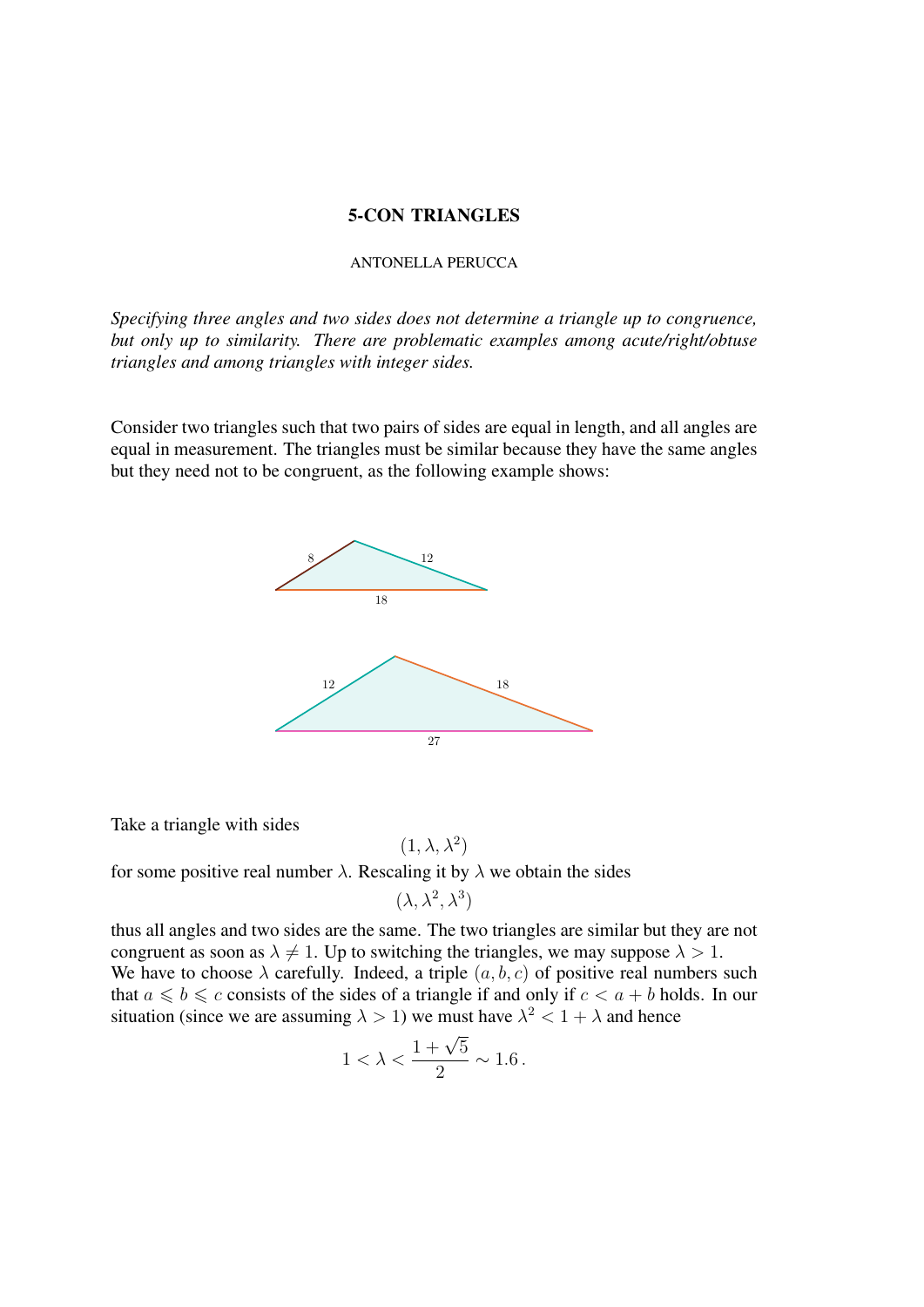All examples are of this form: the sides must be respectively

$$
(r, r\lambda, r\lambda^2)
$$
 and  $(r\lambda, r\lambda^2, r\lambda^3)$ 

for some positive real numbers r and  $\lambda$ . We must require  $\lambda \neq 1$  because we do not want congruent triangles. It is crucial that two side ratios equal the similarity factor  $\lambda$ because after rescaling we need to obtain two sides again.

Thus we must have two similar triangles that are not isosceles and such that the geometric mean of the greatest and the smallest side equals the third side (and the similarity factor must be the square root of the ratio between the greatest and the smallest side).

• By setting  $r = 1000$  and  $\lambda = 1.1$ , we obtain two acute triangles with integer sides:



• By setting  $r = 1000$  and  $\lambda = 1.5$ , we obtain two obtuse triangles with integer sides:



• A triple  $(a, b, c)$  of positive real numbers such that  $a \leq b \leq c$  consists of the sides of a right triangle if and only if  $a^2 + b^2 = c^2$  holds. Thus we can find a right triangle with sides  $(1, \lambda, \lambda^2)$  and hypothenuse  $\lambda^2$  because there is a positive real number  $\lambda$  satisfying

$$
1^2 + \lambda^2 = \lambda^4.
$$

We first solve the quadratic equation  $1 + x = x^2$ , which gives  $x = \frac{1 \pm \sqrt{5}}{2}$  $\frac{2}{2}$ . Setting the positive solution equal to  $\lambda^2$ , we get

$$
\lambda = \sqrt{\frac{1+\sqrt{5}}{2}} \sim 1.3 \, .
$$

With this choice of  $\lambda$  and by setting  $r = 1$  we obtain an example consisting of two right triangles: